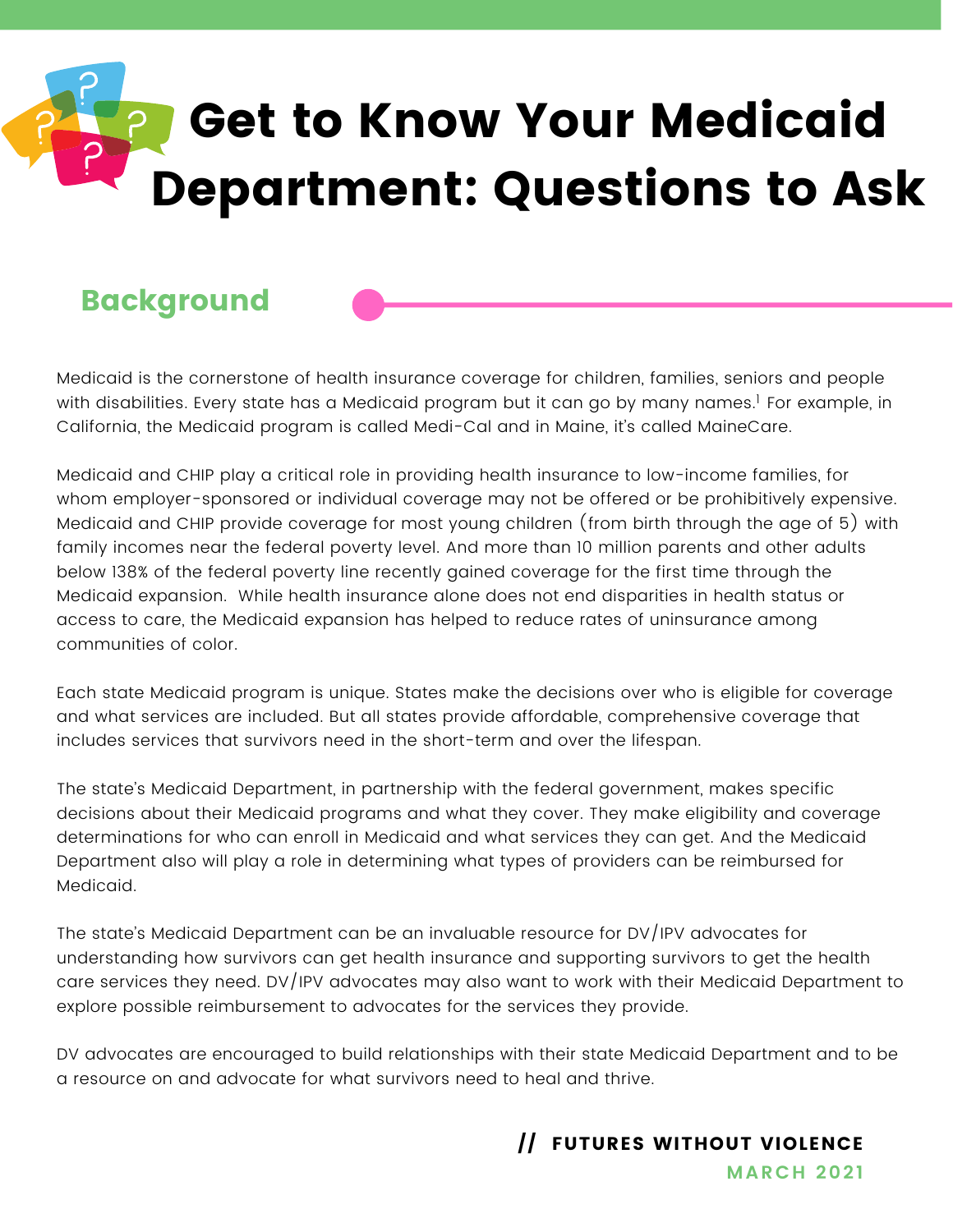#### Who should I talk to?

The first question to ask is "who"? Medicaid departments can be huge and complex. Medicaid Directors are generally political appointees and work for the Governor. Speaking with the Medicaid Director and engaging their support is critical for moving policy change at the state level. For understanding the existing program and learning more about what the state already covers, there may be many different people with whom you can (and should!) talk to about coverage for survivors.

A key first task is identifying who the right people are and introducing yourself as a trusted resource in the community. You may want to ask to talk with the individual who works on eligibility for adults and parents to better understand who is eligible for Medicaid. Or you can talk to someone who works on coverage of specific benefits—such as preventive services or mental health—to better understand what services a survivor can access under Medicaid. While it may take some navigating, its worth the time to find the person who can answer your specific question.

#### What does Medicaid cover in my state that is good for survivors?

Medicaid's benefit package ensures that adult beneficiaries receive a comprehensive package of critical services. Screening and brief counseling for DV/IPV is a required benefit under the women's preventive health services package. Children receive a special benefit package that guarantees all necessary screenings, services and treatments that the child needs. That said, every state has a different benefit package and coverage will look different depending on where you live. Ask your state Medicaid department to help uncover what is already covered in your state. Explain what services survivors need and offer to work with the Medicaid Department to explore ways to get those services covered. Changing benefits packages takes time but begin to build that relationship now. Remind state officials that CMS (the Centers for Medicare and Medicaid Services, the federal agency that runs Medicaid) recently reiterated their support for Medicaid to cover trauma-informed care.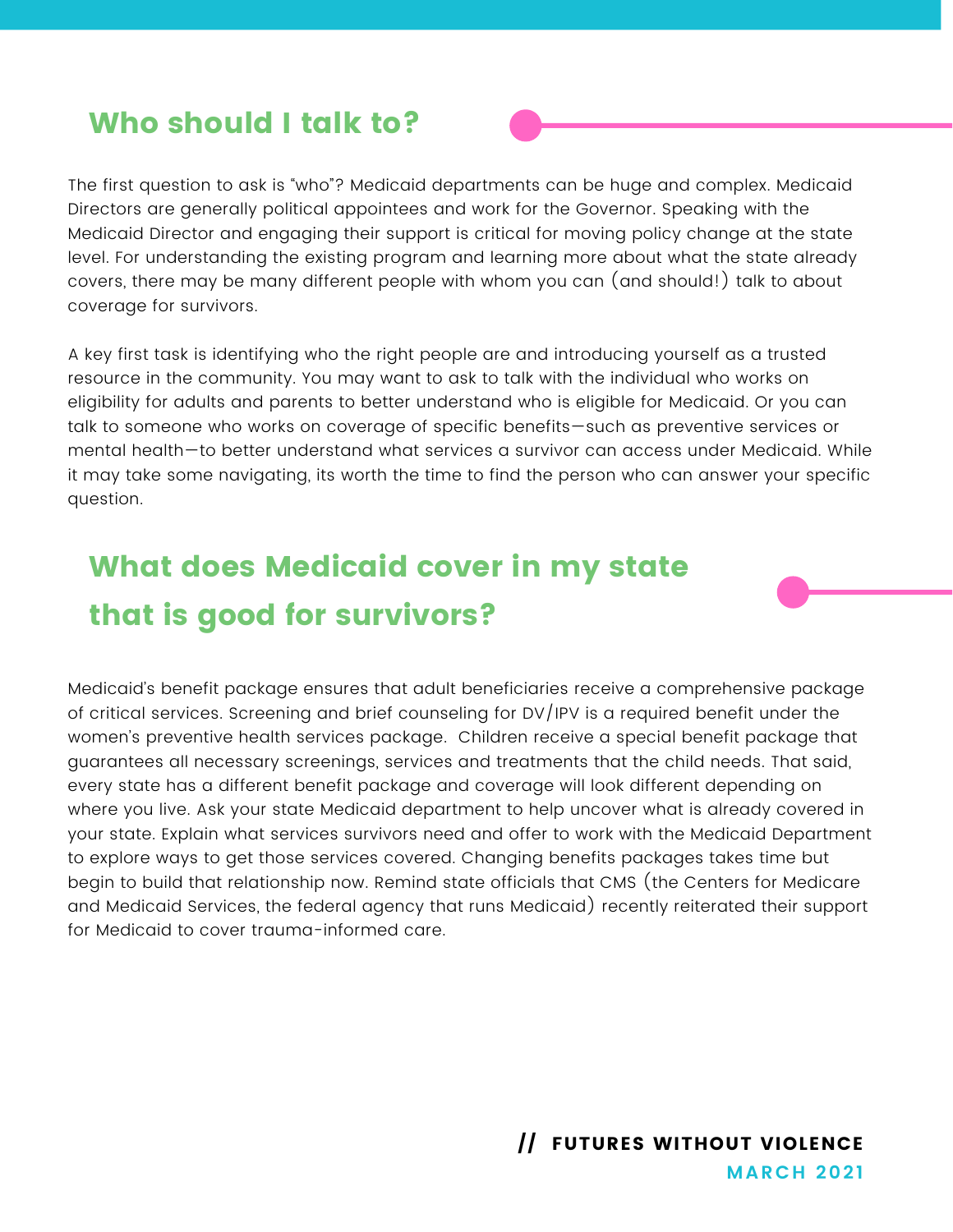#### How does Medicaid cover preventive services including screening and brief counseling for DV/IPV?

Medicaid covers a wide range of preventive services and screenings for all beneficiaries including screening and brief counseling for DV/IPV. In addition, new regulations have given states the option to include more types of providers who are able to administer preventive services (as long as the services are recommended by a physician). But states have discretion on how this benefit is implemented and it is important to know how this looks in practice in your state. Explore with your Medicaid department how survivors are currently accessing preventive services like screening and brief counseling for DV/IPV. What types of providers are currently delivering this service? Are there opportunities to provide more education about this benefit to raise awareness among providers?

## If the state Medicaid program doesn't cover a wide range of trauma-informed services, how else can survivors access the services they need through Medicaid?

Medicaid programs can cover specific interventions—or broad categories of services. The state Medicaid Department may be able to explain how best to leverage the existing benefit package to help survivors get the service they need. One way to start this conversation is for advocates to prepare a list of the broad type of services that survivors might need and ask the Medicaid Department if there are ways to get those services covered.

1. Find your state Medicaid program name here. https://www.healthcare.gov/medicaid-chip-program-names/

**Solution International March 2021** MARCH 2021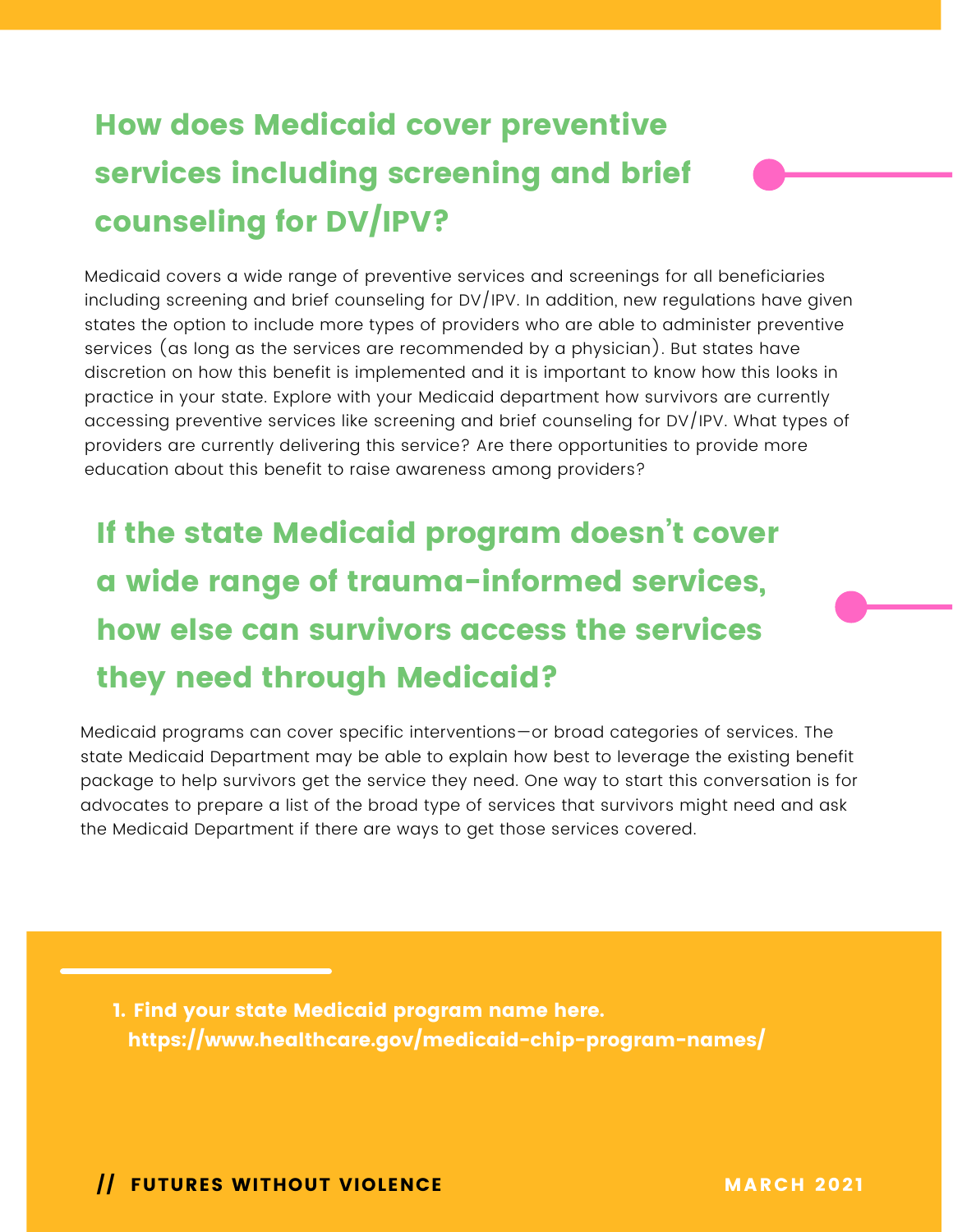### How can the Medicaid Department support survivors so that they receive the necessary treatment?

Having a health insurance card is not the same thing as getting needed care. Survivors can face obstacles in getting the services. That can be due to too few providers taking new patients or difficulty in navigating the system. These can be big picture problems that can take time to solve. Ask the Medicaid Department about any initiatives they have to help navigate the healthcare system and how advocates can help ensure that survivors receive needed treatment.

### Are there care coordination and/or case management services offered that can help survivors navigate Medicaid?

Most state Medicaid programs cover case managers and care coordination for certain individuals. It is important to understand who is providing the services and what they are legally allowed to do. Having a good advocate to help with getting needed referrals and providing support services (e.g., transportation) can make a real difference for survivors. Explore with your Medicaid Department what the options are for supports to survivors for navigating Medicaid.

## Can I (or my agency) become a Medicaid provider?

In order to get reimbursed by Medicaid for providing services, you'll first need to apply to become licensed by Medicaid. Every state has a list of different types of providers who can become licensed Medicaid providers. Providers are required to practice within the scope of their license within the scope of state law, but providers can be of a wide range of disciplines and educational backgrounds. Talk to your state Medicaid Department about what it takes to become a licensed Medicaid provider and what type of providers can get reimbursed.